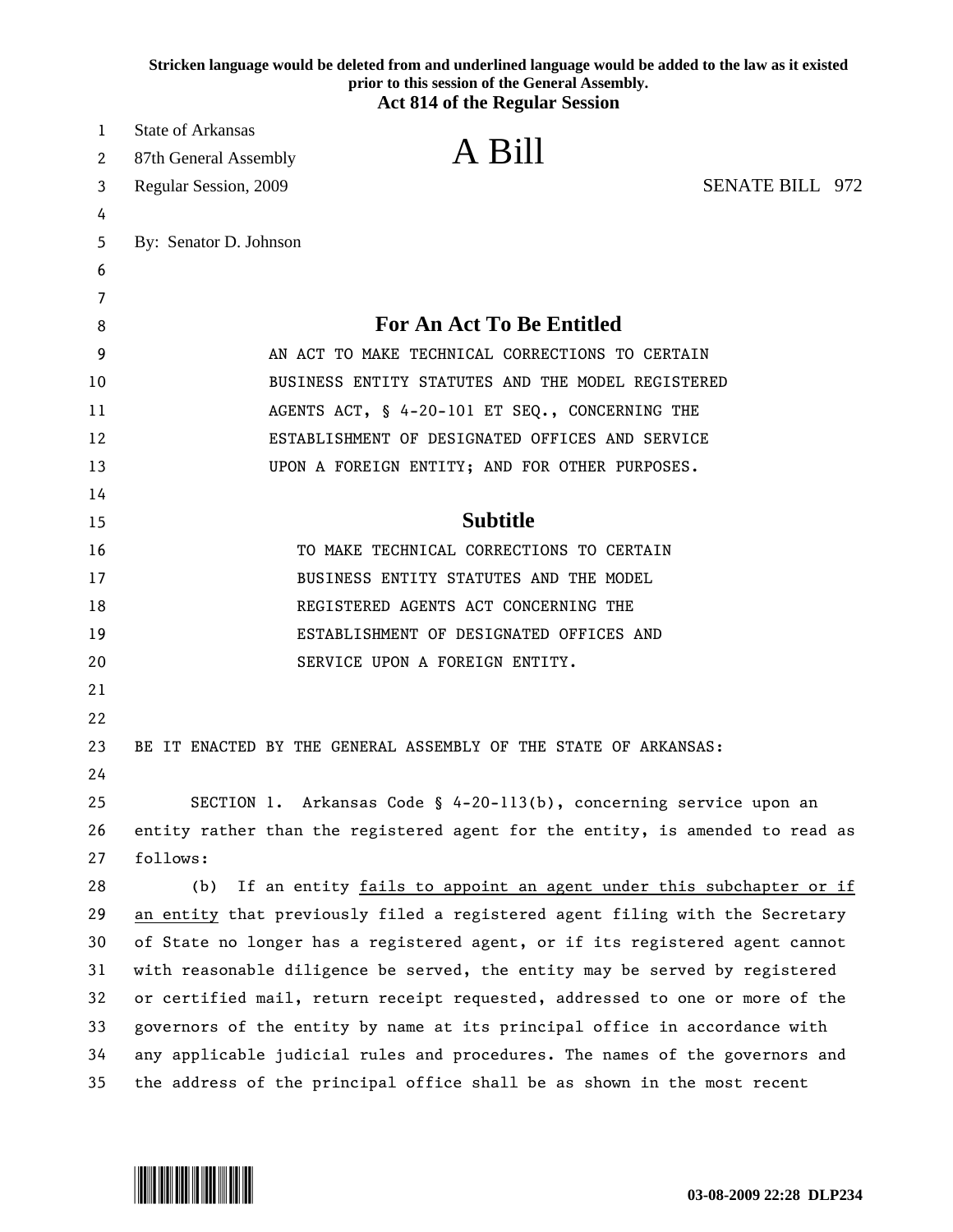1 annual report filed with the Secretary of State. If the entity is not 2 required to file an annual report with the Secretary of State, the names of 3 the governors and the address of the principal office shall be as shown in 4 the entity's public organic document. Service is perfected under this 5 subsection at the earliest of: 6 (1) the date the entity receives the mail; 7 (2) the date shown on the return receipt, if signed on behalf of 8 the entity; or 9 (3) five days after its deposit with the United States Postal 10 Service, if correctly addressed and with sufficient postage. 11 12 SECTION 2. Arkansas Code § 4-28-308(c)(3), concerning service upon a 13 foreign corporation after a merger, is amended to read as follows: 14 (3) If the surviving or new corporation, as the case may be, is 15 a foreign corporation, it shall comply with the provisions of the Arkansas 16 Nonprofit Corporation Act, § 4-28-201 et seq., with respect to foreign 17 corporations if it is to transact business in this state, and in every case 18 it shall file with the Secretary of State of this state+ 19 19 19 (A) An agreement that it may be served with process in 20 this state in any proceeding for the enforcement of any obligation of any 21 domestic corporation which was a party to the merger or consolidation; 22 **6 CM** (B) An irrevocable appointment of the Secretary of State 23 of this state as its agent to accept service of process in any such 24 proceeding a statement confirming that the foreign corporation has filed a 25 statement appointing an agent for service of process under § 4-20-112 and may 26 be served with process under § 4-20-113 if the foreign corporation fails to 27 appoint or maintain a registered agent for service of process; and 28 29 SECTION 3. Arkansas Code § 4-31-204 is amended to read as follows: 30 4-31-204. Actions — Service of process — Venue. 31 (a)(1) Any bank, trust company, foreign mutual savings bank, pension 32 fund, foreign mutual savings fund society, mutual banking association, 33 foreign insurance company, or any other type of organization defined in this 34 subchapter and investing funds in Arkansas may sue or be sued within this 35 state in relation to such mortgages or deeds of trust on real properties, 36 securities, or debts, and service of process may be performed by service upon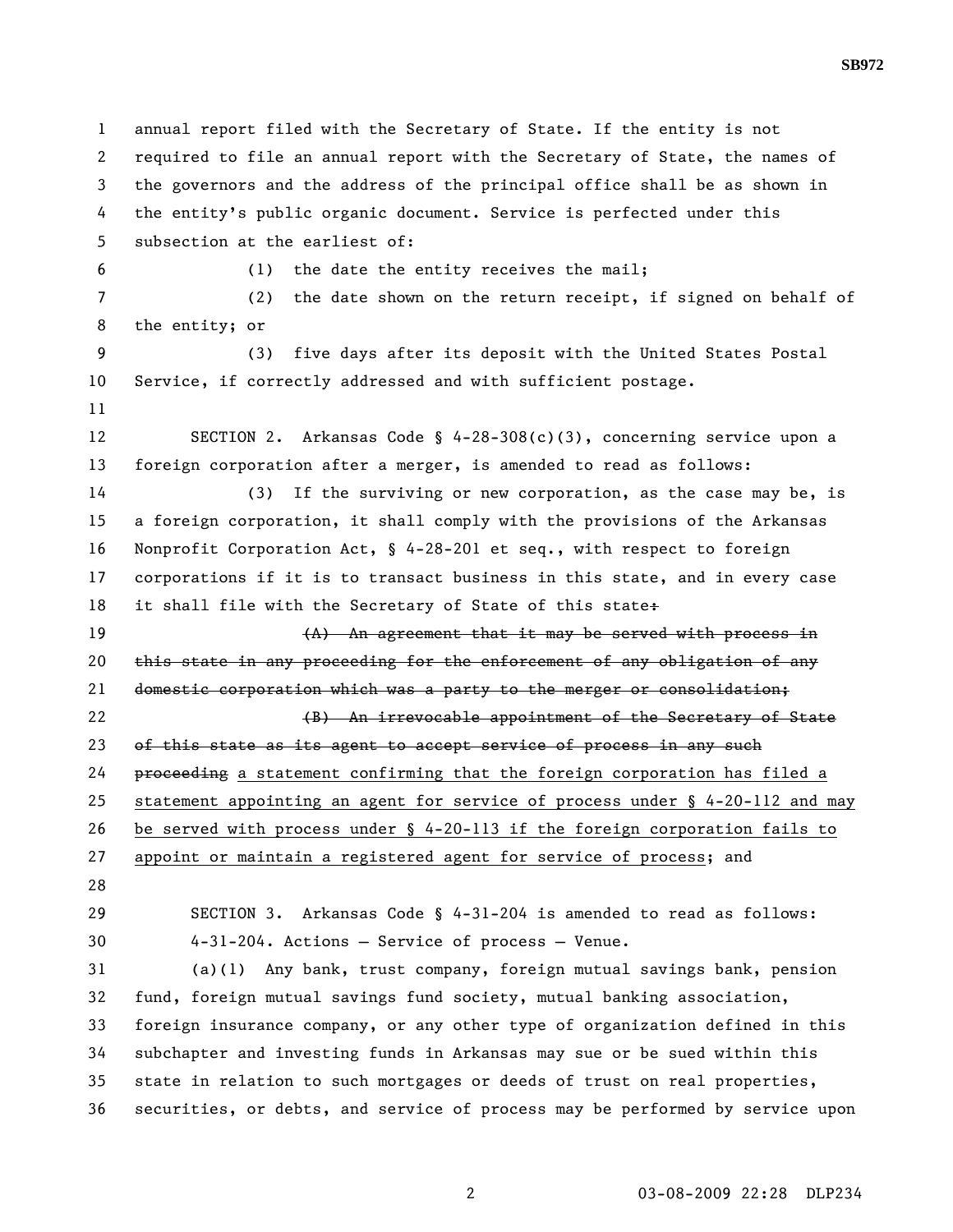1 any custodian or agent appointed within the state.

2 (2) If no custodian or agent has been appointed, the Secretary 3 of State shall be and is appointed and shall remain as the duly authorized 4 agent of the organization upon whom the service of process may be had bank, 5 trust company, foreign mutual savings bank, pension fund, foreign mutual 6 savings fund society, mutual banking association, foreign insurance company, 7 or other type of organization may be served with process under § 4-20-113. 8 (b) The Secretary of State, upon the receipt of process by him or her 9 on the organization, shall forthwith forward notice of the receipt by 10 registered mail, with return receipt requested, to the post office of the 11 nonresident corporation, mutual savings bank, or association and shall make a 12 notation of that fact upon his or her process record to that effect. 13  $\left\{e\right\}$  In cases where the organization is sued, the The venue of the an 14 action under subsection (a) of this section shall be is: 15 (1) in In the county of the residence of the plaintiffs, or any 16 of them, a plaintiff; or 17 (2) except where land is involved, in which case venue shall be 18  $\pm$ **n** If a subject of the action is land, the county in which  $\pm$ **he** any part of 19 the land, or any part of it, is located. 20 21 SECTION 4. Arkansas Code § 4-31-405(b)(2)(G), concerning service of 22 process upon the surviving or resulting entity after a merger or 23 consolidation involving a foreign business trust, is amended to read as 24 follows: 25 (G) $\leftrightarrow$  If the surviving or resulting entity is not a 26 business trust or other business entity formed or organized or existing under 27 the laws of the State of Arkansas, that the surviving or resulting other 28 business entity agrees that it may be served with process in the state in any 29 action, suit, or proceeding for the enforcement of any business trust which 30 is to merge or consolidate, irrevocably appointing the Secretary of State as 31 its agent to accept service of process in any action, suit, or proceeding and 32 specifying the address to which a copy of the process shall be mailed to it 33 by the Secretary of State. 34 (ii)(a) In the event of service under subdivision  $35$  (b)(2)(G)(i) of this section upon the Secretary of State, the plaintiff in 36 any such action, suit, or proceeding shall furnish the Secretary of State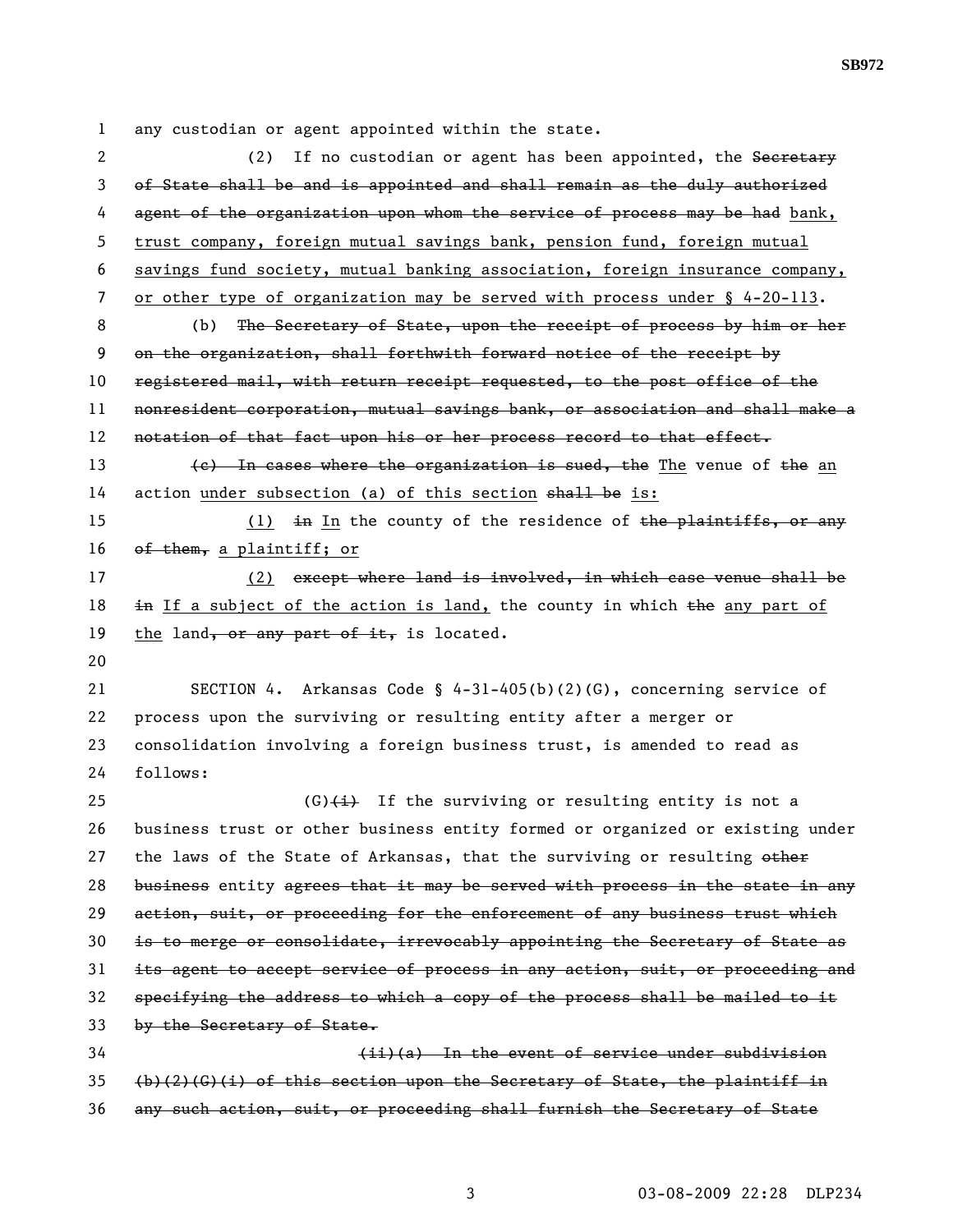1 with the address specified in the certificate of merger or consolidation 2 provided for in this section and any other address which the plaintiff may 3 elect to furnish, together with copies of such process as required by the 4 Secretary of State, and the Secretary of State shall notify the surviving or 5 resulting other business entity thereof at all addresses furnished by the 6 plaintiff by letter. 7 (b) The letter shall enclose a copy of the 8 process and any other papers served upon the Secretary of State. 9 (c) It shall be the duty of the plaintiff in 10 the event of service to serve process and any other papers in duplicate, to 11 notify the Secretary of State that service is being made pursuant to 12 subdivision (b)(2)(G)(i) of this section, and to pay the Secretary of State 13 the sum of twenty-five dollars (\$25.00) for use of the state, which sum shall 14 be taxed as part of the costs in the proceeding, if the plaintiff shall 15 prevail therein has filed a statement appointing an agent for service of 16 process under § 4-20-112 and may be served with process under § 4-20-113 if 17 the surviving or resulting entity fails to appoint or maintain a registered 18 agent for service of process. 19 20 SECTION 5. Arkansas Code § 4-32-1002(4), concerning the application 21 for registration of a foreign limited liability company, is amended to read 22 as follows: 23 (4) A statement that the Secretary of State is appointed the 24 agent of the foreign limited liability company for service of process 25 confirming that the foreign limited liability company has filed a statement 26 appointing an agent for service of process under § 4-20-112 and may be served 27 with process under § 4-20-113 if the foreign limited liability company fails 28 to appoint or maintain a registered agent in satisfaction of the requirements 29 of  $\frac{6}{5}$  4-20-105(a) for service of process; 30 31 SECTION 6. Arkansas Code § 4-32-1007(c), concerning service upon a 32 foreign limited liability company, is amended to read as follows: 33 (c) A foreign limited liability company, by transacting business in 34 this state without registration, appoints the Secretary of State as its agent 35 for service of process with respect to a cause of action arising out of the  $36$  transaction of business in this state may be served with process under § 4-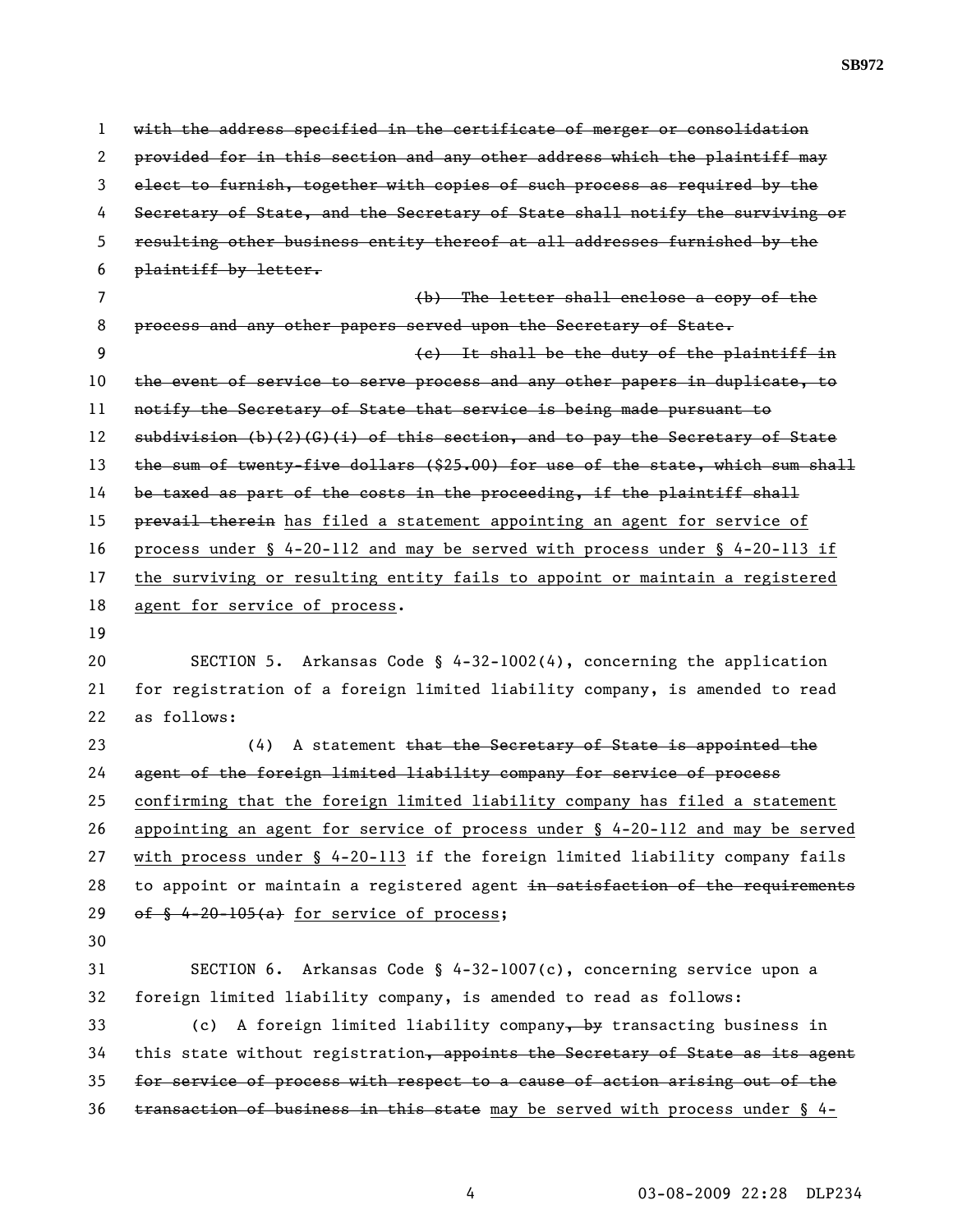1 20-113 if the foreign limited liability company: 2 (A) Fails to appoint an agent for service of process under 3 § 4-20-112; 4 (B) No longer has an agent for service of process; or 5 (C) Has an agent for service of process that can not with 6 reasonable diligence be served. 7 8 SECTION 7. Arkansas Code § 4-47-102 is amended to read as follows: 9 4-47-102. Definitions. 10 In this chapter: 11 (1) "Certificate of limited partnership" means the certificate 12 required by § 4-47-201. The term includes the certificate as amended or 13 restated. 14 (2) "Contribution", except in the phrase "right of 15 contribution," means any benefit provided by a person to a limited 16 partnership in order to become a partner or in the person's capacity as a 17 partner. 18 (3) "Debtor in bankruptcy" means a person that is the subject 19 of: 20 (A) an order for relief under Title 11 of the United 21 States Code or a comparable order under a successor statute of general 22 application; or 23 (B) a comparable order under federal, state, or foreign 24 law governing insolvency. 25 (4) "Designated office" means: 26 (A) with respect to a limited partnership, the office that 27 the limited partnership is required to designate and maintain under § 4-47- 28 114; and 29 (B) with respect to a foreign limited partnership, its 30 principal office. 31 (4)(5) "Distribution" means a transfer of money or other 32 property from a limited partnership to a partner in the partner's capacity as 33 a partner or to a transferee on account of a transferable interest owned by 34 the transferee. 35 (5)(6) "Foreign limited liability limited partnership" means a 36 foreign limited partnership whose general partners have limited liability for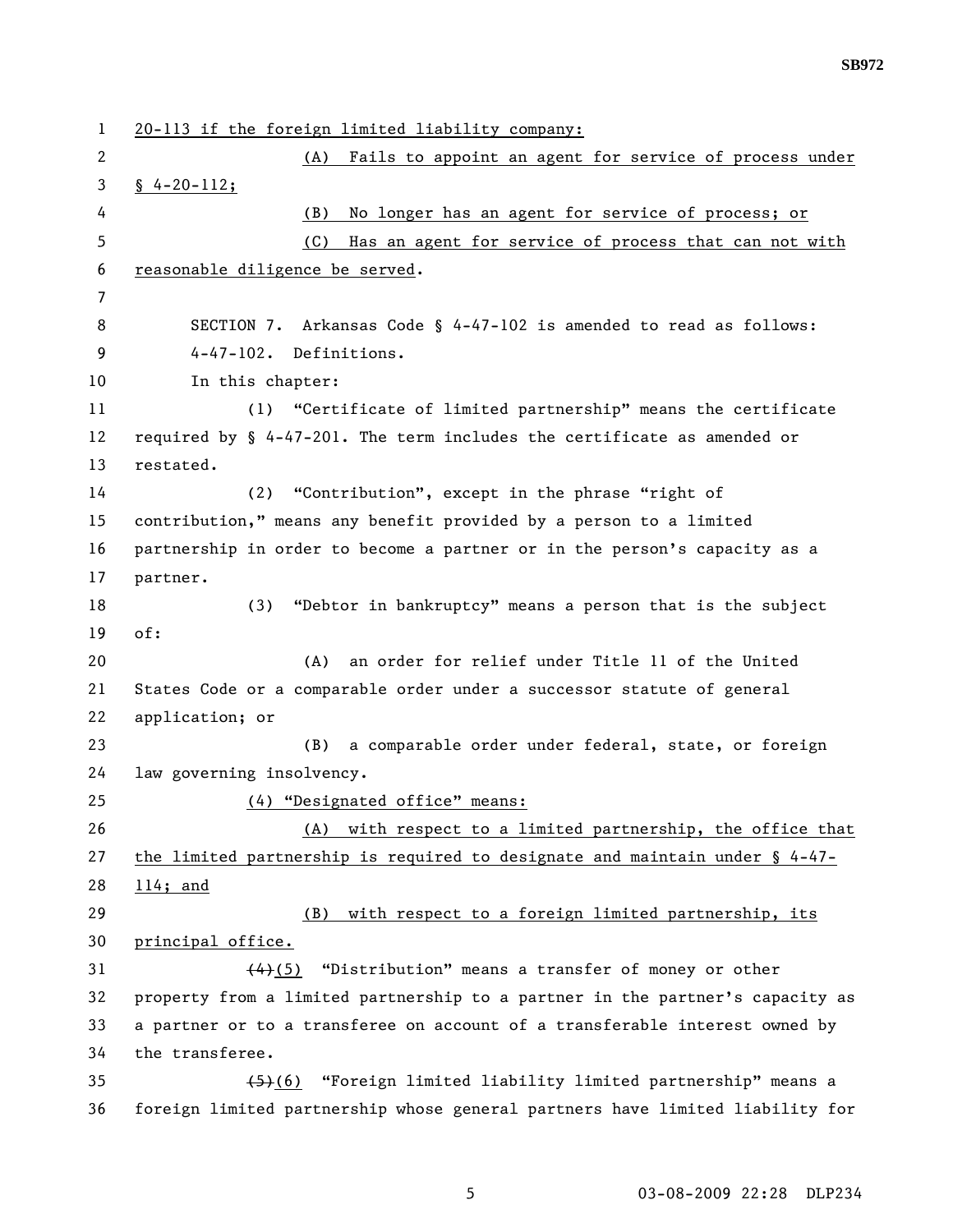1 the obligations of the foreign limited partnership under a provision similar 2 to  $$4-47-404(c)$ . 3 (6)(7) "Foreign limited partnership" means a partnership formed 4 under the laws of a jurisdiction other than this State and required by those 5 laws to have one or more general partners and one or more limited partners. 6 The term includes a foreign limited liability limited partnership. 7 (7)(8) "General partner" means: 8 (A) with respect to a limited partnership, a person that: 9 (i) becomes a general partner under § 4-47-401; or 10 (ii) was a general partner in a limited partnership 11 when the limited partnership became subject to this chapter under § 4-47- 12 1206(a) or (b); and 13 (B) with respect to a foreign limited partnership, a 14 person that has rights, powers, and obligations similar to those of a general 15 partner in a limited partnership. 16 (8)(9) "Limited liability limited partnership", except in the 17 phrase "foreign limited liability limited partnership", means a limited 18 partnership whose certificate of limited partnership states that the limited 19 partnership is a limited liability limited partnership. 20 (9)(10) "Limited partner" means: 21 (A) with respect to a limited partnership, a person that: 22 (i) becomes a limited partner under § 4-47-301; or 23 (ii) was a limited partner in a limited partnership 24 when the limited partnership became subject to this chapter under § 4-47- 25 1206(a) or (b); and 26 (B) with respect to a foreign limited partnership, a 27 person that has rights, powers, and obligations similar to those of a limited 28 partner in a limited partnership. 29 (10)(11) "Limited partnership", except in the phrases "foreign 30 limited partnership" and "foreign limited liability limited partnership", 31 means an entity, having one or more general partners and one or more limited 32 partners, which is formed under this chapter by two or more persons or 33 becomes subject to this chapter under subchapter 11 or § 4-47-1206(a) or (b). 34 The term includes a limited liability limited partnership. 35 (11)(12) "Partner" means a limited partner or general partner. 36 (12)(13) "Partnership agreement" means the partners' agreement,

6 03-08-2009 22:28 DLP234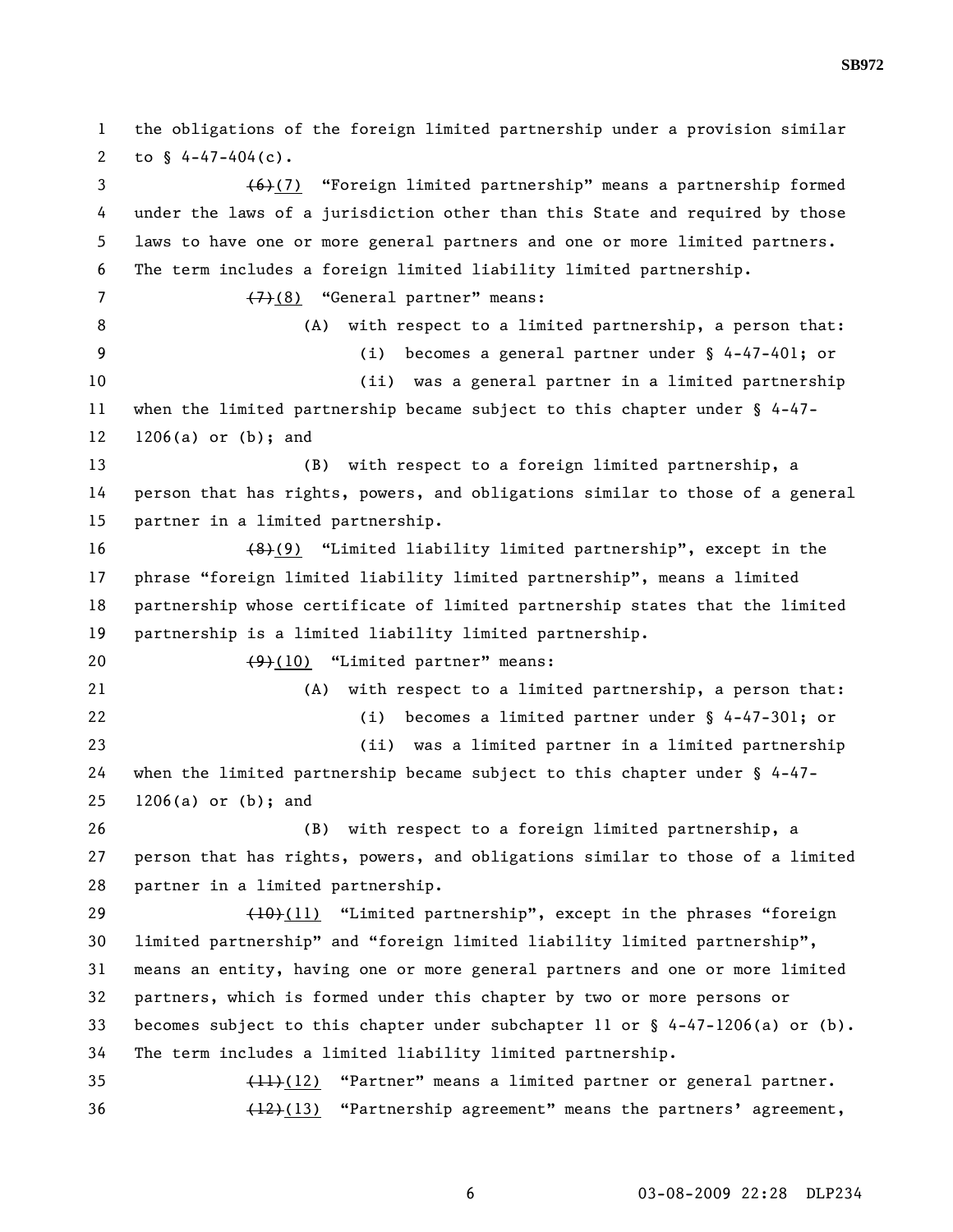1 whether oral, implied, in a record, or in any combination, concerning the 2 limited partnership. The term includes the agreement as amended. 3 (13)(14) "Person" means an individual, corporation, business 4 trust, estate, trust, partnership, limited liability company, association, 5 joint venture, government; governmental subdivision, agency, or 6 instrumentality; public corporation, or any other legal or commercial entity. 7 (14)(15) "Person dissociated as a general partner" means a 8 person dissociated as a general partner of a limited partnership. 9 (15)(16) "Principal office" means the office where the principal 10 executive office of a limited partnership or foreign limited partnership is 11 located, whether or not the office is located in this State. 12 (16)(17) "Record" means information that is inscribed on a 13 tangible medium or that is stored in an electronic or other medium and is 14 retrievable in perceivable form. 15 (17)(18) "Required information" means the information that a 16 limited partnership is required to maintain under § 4-47-111. 17 (18)(19) "Sign" means: 18 (A) to execute or adopt a tangible symbol with the present 19 intent to authenticate a record; or 20 (B) to attach or logically associate an electronic symbol, 21 sound, or process to or with a record with the present intent to authenticate 22 the record. 23 (19)(20) "State" means a State of the United States, the 24 District of Columbia, Puerto Rico, the United States Virgin Islands, or any 25 territory or insular possession subject to the jurisdiction of the United 26 States. 27 (20)(21) "Transfer" includes an assignment, conveyance, deed, 28 bill of sale, lease, mortgage, security interest, encumbrance, gift, and 29 transfer by operation of law. 30 (21)(22) "Transferable interest" means a partner's right to 31 receive distributions. 32  $(22)(23)$  "Transferee" means a person to which all or part of a 33 transferable interest has been transferred, whether or not the transferor is 34 a partner. 35 36 SECTION 8. Arkansas Code Title 4, Chapter 47, Subchapter 1 is amended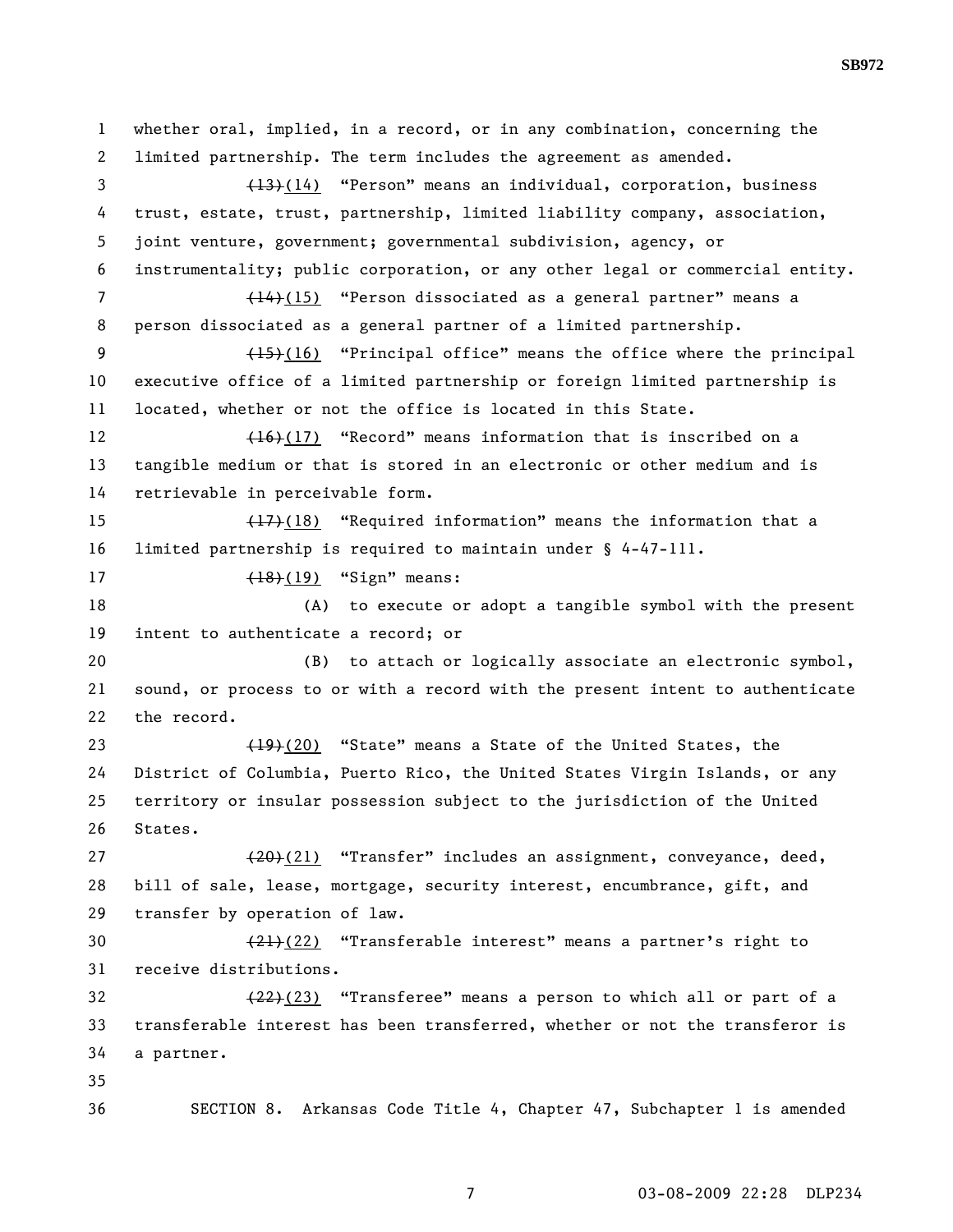| 1  | to add additional sections to read as follows:                                       |
|----|--------------------------------------------------------------------------------------|
| 2  | 4-47-114. Office and agent for service of process.                                   |
| 3  | (a) A limited partnership shall designate and continuously maintain in               |
| 4  | this State:                                                                          |
| 5  | an office, which need not be a place of its activity in this<br>(1)                  |
| 6  | State; and                                                                           |
| 7  | an agent for service of process.<br>(2)                                              |
| 8  | A foreign limited partnership shall designate and continuously<br>(b)                |
| 9  | maintain in this State an agent for service of process.                              |
| 10 | The Model Registered Agents Act, § 4-20-101 et seq.:<br>(c)                          |
| 11 | (1) Governs the appointment, authority, powers, duties,                              |
| 12 | termination of appointment, and all other provisions concerning an agent for         |
| 13 | service of process of a limited partnership or foreign limited partnership;          |
| 14 | and                                                                                  |
| 15 | May be used to obtain service of process upon a limited<br>(2)                       |
| 16 | partnership or foreign limited partnership.                                          |
| 17 |                                                                                      |
| 18 | 4-47-115. Change of designated office.                                               |
| 19 | (a) In order to change its designated office, a limited partnership or               |
| 20 | a foreign limited partnership may deliver to the Secretary of State for              |
| 21 | filing a statement of change containing:                                             |
| 22 | (1) the name of the limited partnership or foreign limited                           |
| 23 | partnership;                                                                         |
| 24 |                                                                                      |
|    | the street and mailing address of its current designated<br>(2)                      |
| 25 | office; and                                                                          |
| 26 | (3) if the current designated office is to be changed, the                           |
| 27 | street and mailing address of the new designated office.                             |
| 28 | (4)<br>[Reserved.]                                                                   |
| 29 | (5)<br>[Reserved.]                                                                   |
| 30 | Subject to $\frac{1}{2}$ 4-47-206(c), a statement of change is effective when<br>(b) |
| 31 | filed by the Secretary of State.                                                     |
| 32 |                                                                                      |
| 33 | $4-47-116.$ [Reserved.]                                                              |
| 34 |                                                                                      |
| 35 | 4-47-117. [Reserved.]                                                                |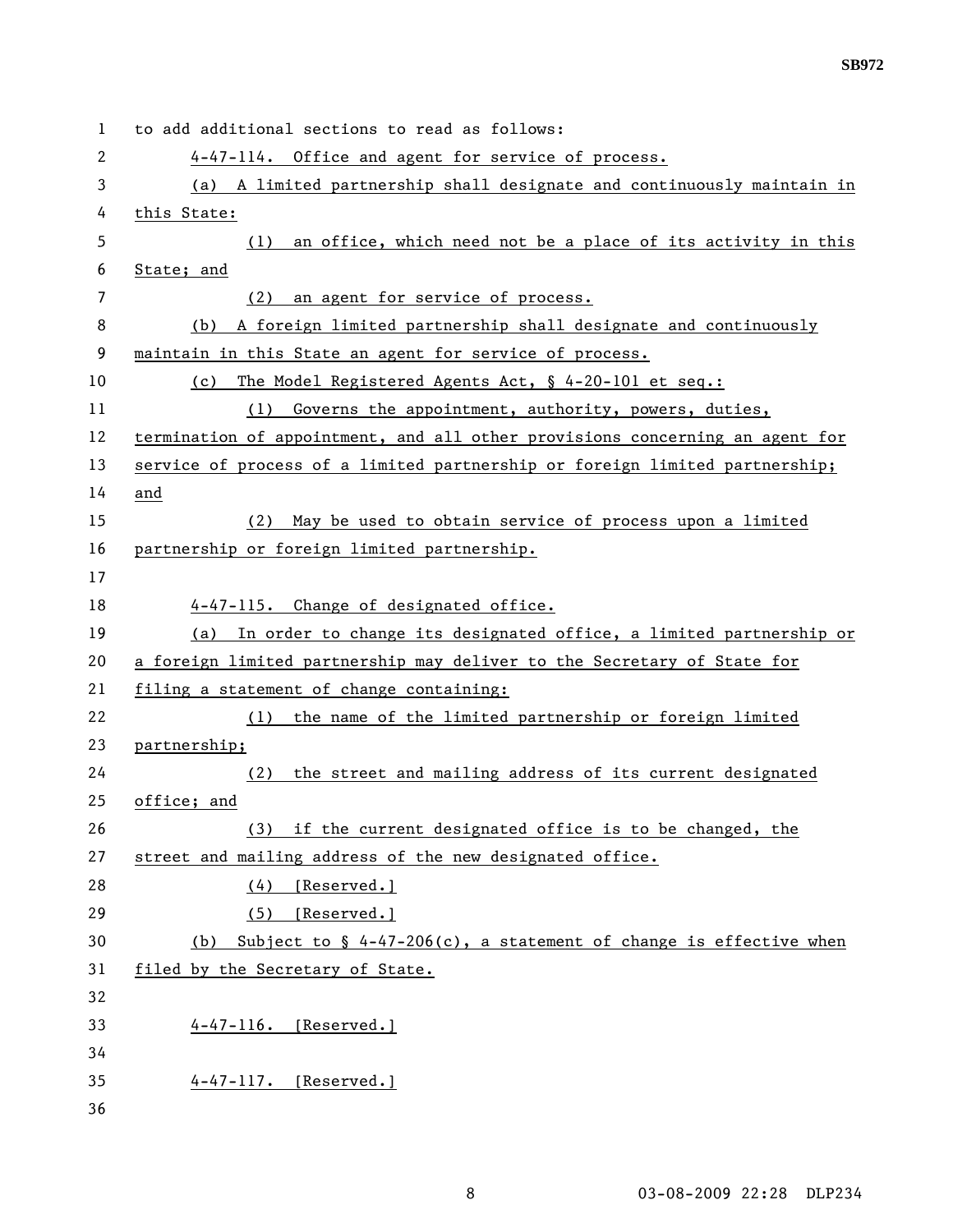1 SECTION 9. Arkansas Code § 4-47-201(a), concerning the formation and 2 certificate of a limited partnership, is amended to read as follows: 3 (a) In order for a limited partnership to be formed, a certificate of 4 limited partnership must be delivered to the Secretary of State for filing. 5 The certificate must state: 6 (1) the name of the limited partnership, which must comply with 7 § 4-47-108; 8 (2) the street and mailing address of the initial designated 9 office and the information concerning the limited partnership's agent for 10 service of process required by § 4-20-105(a); 11 (3) the name and the street and mailing address of each general 12 partner; 13 (4) whether the limited partnership is a limited liability 14 limited partnership; and 15 (5) any additional information required by subchapter 11. 16 17 SECTION 10. Arkansas Code § 4-47-210 is amended to read as follows: 18 (a) A limited partnership or a foreign limited partnership authorized 19 to transact business in this State shall deliver to the Secretary of State 20 for filing an annual report that states: 21 (1) the name of the limited partnership or foreign limited 22 partnership; 23 (2) the street and mailing address of its designated office and 24 the information concerning its agent for service of process required by § 4-  $25 \quad 20 - 105(a);$ 26 (3) in the case of a foreign limited partnership, the street and 27 mailing address of its principal office; and 28 (4) in the case of a foreign limited partnership, the State or 29 other jurisdiction under whose law the foreign limited partnership is formed 30 and any alternate name adopted under § 4-47-905(a). 31 (b) Information in an annual report must be current as of the date the 32 annual report is delivered to the Secretary of State for filing. 33 (c) The first annual report must be delivered to the Secretary of 34 State between January 1 and May 1 of the year following the calendar year in 35 which a limited partnership was formed or a foreign limited partnership was 36 authorized to transact business. An annual report must be delivered to the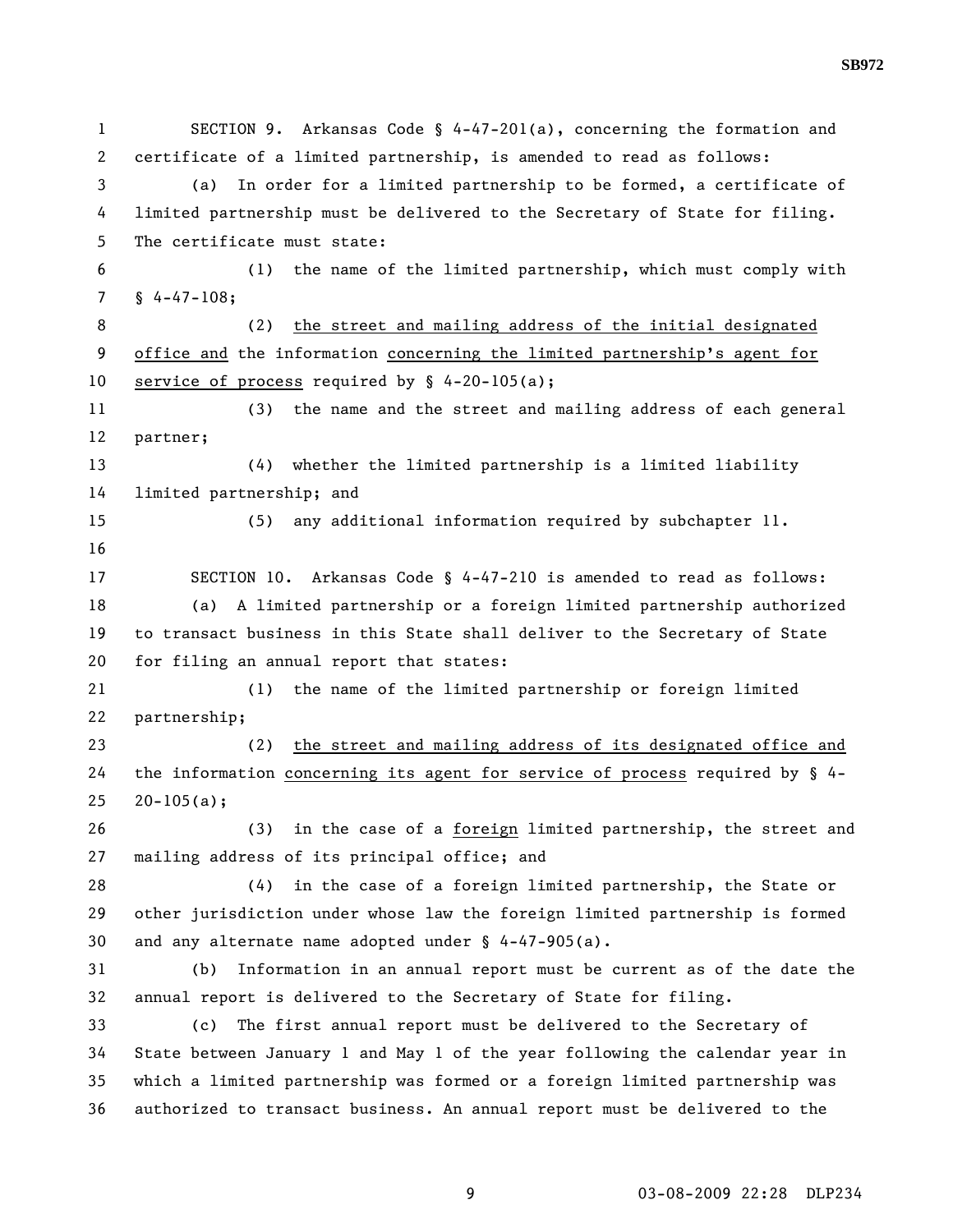1 Secretary of State between January 1 and May 1 of each subsequent calendar 2 year.

3 (d) If an annual report does not contain the information required in 4 subsection (a), the Secretary of State shall promptly notify the reporting 5 limited partnership or foreign limited partnership and return the report to 6 it for correction. If the report is corrected to contain the information 7 required in subsection (a) and delivered to the Secretary of State within 30 8 days after the effective date of the notice, it is timely delivered.

9 (e) If a filed annual report contains an address of the designated 10 office or information provided under subdivision (a)(2) of this section which 11 differs from the information shown in the records of the Secretary of State 12 immediately before the filing, the differing information in the annual report 13 is considered a statement of change under § 4-20-108.

14

15 SECTION 11. Arkansas Code § 4-47-304(a), concerning a limited 16 partner's right to information, is amended to read as follows:

17 (a) On 10 days' demand, made in a record received by the limited 18 partnership, a limited partner may inspect and copy required information 19 during regular business hours in the limited partnership's principal 20 designated office. The limited partner need not have any particular purpose 21 for seeking the information.

22

23 SECTION 12. Arkansas Code § 4-47-304(d), concerning a dissociated 24 limited partner's right to information, is amended to read as follows:

25 (d) Subject to subsection (f), a person dissociated as a limited 26 partner may inspect and copy required information during regular business 27 hours in the limited partnership's  $\frac{1}{2}$  host designated office if:

28 (1) the information pertains to the period during which the 29 person was a limited partner;

30 (2) the person seeks the information in good faith; and 31 (3) the person meets the requirements of subsection (b). 32 33 SECTION 13. Arkansas Code § 4-47-807(b), concerning notice of claims 34 against a dissolved limited partnership, is amended to read as follows: 35 (b) The notice must: 36 (1) be published at least once in a newspaper of general

10 03-08-2009 22:28 DLP234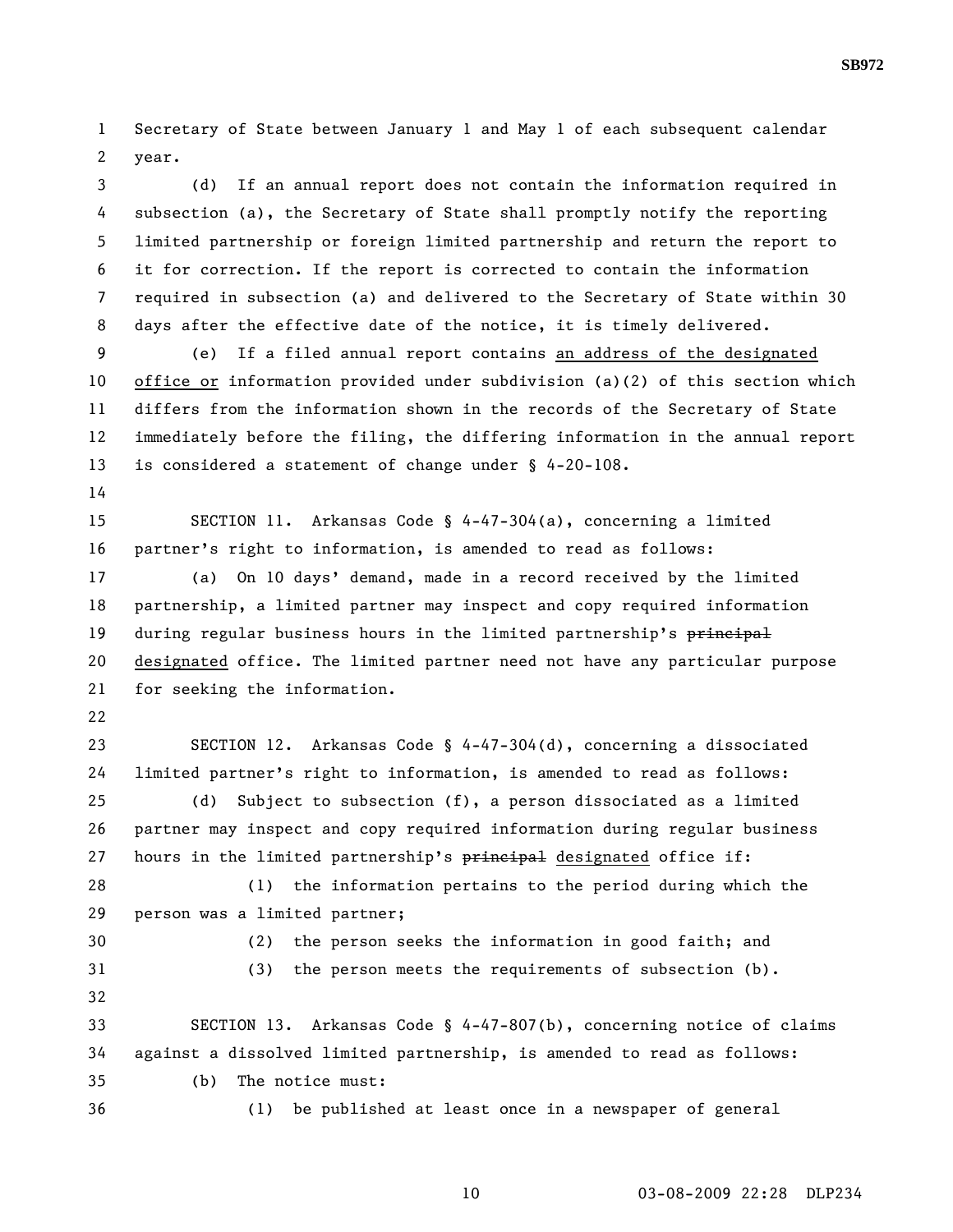1 circulation in the county in which the dissolved limited partnership's 2 principal designated office is located or, if it has none in this State, in 3 the county in which the limited partnership's designated office is or was 4 last located;

5 (2) describe the information required to be contained in a claim 6 and provide a mailing address to which the claim is to be sent;

7 (3) state that a claim against the limited partnership is barred 8 unless an action to enforce the claim is commenced within five years after 9 publication of the notice; and

10 (4) unless the limited partnership has been throughout its 11 existence a limited liability limited partnership, state that the barring of 12 a claim against the limited partnership will also bar any corresponding claim 13 against any general partner or person dissociated as a general partner which 14 is based on § 4-47-404.

15

16 SECTION 14. Arkansas Code § 4-47-902 is amended to read as follows: 17 4-47-902. Application for certificate of authority.

18 (a) A <u>Before transacting business in this State, a</u> foreign limited 19 partnership may shall apply for a certificate of authority to transact 20 business in this State by delivering an application to the Secretary of State 21 for filing. The application must state:

22 (1) the name of the foreign limited partnership and, if the name 23 does not comply with § 4-47-108, an alternate name adopted pursuant to § 4-  $24 \quad 47 - 905(a);$ 

25 (2) the name of the State or other jurisdiction under whose law 26 the foreign limited partnership is organized;

27 (3) the street and mailing address of the foreign limited 28 partnership's principal office and, if the laws of the jurisdiction under 29 which the foreign limited partnership is organized require the foreign 30 limited partnership to maintain an office in that jurisdiction, the street 31 and mailing address of the required office;

32 (4) the name and street and mailing address of information 33 required by § 4-20-105(a) concerning the foreign limited partnership's 34 initial agent for service of process in this State;

35 (5) the name and street and mailing address of each of the 36 foreign limited partnership's general partners; and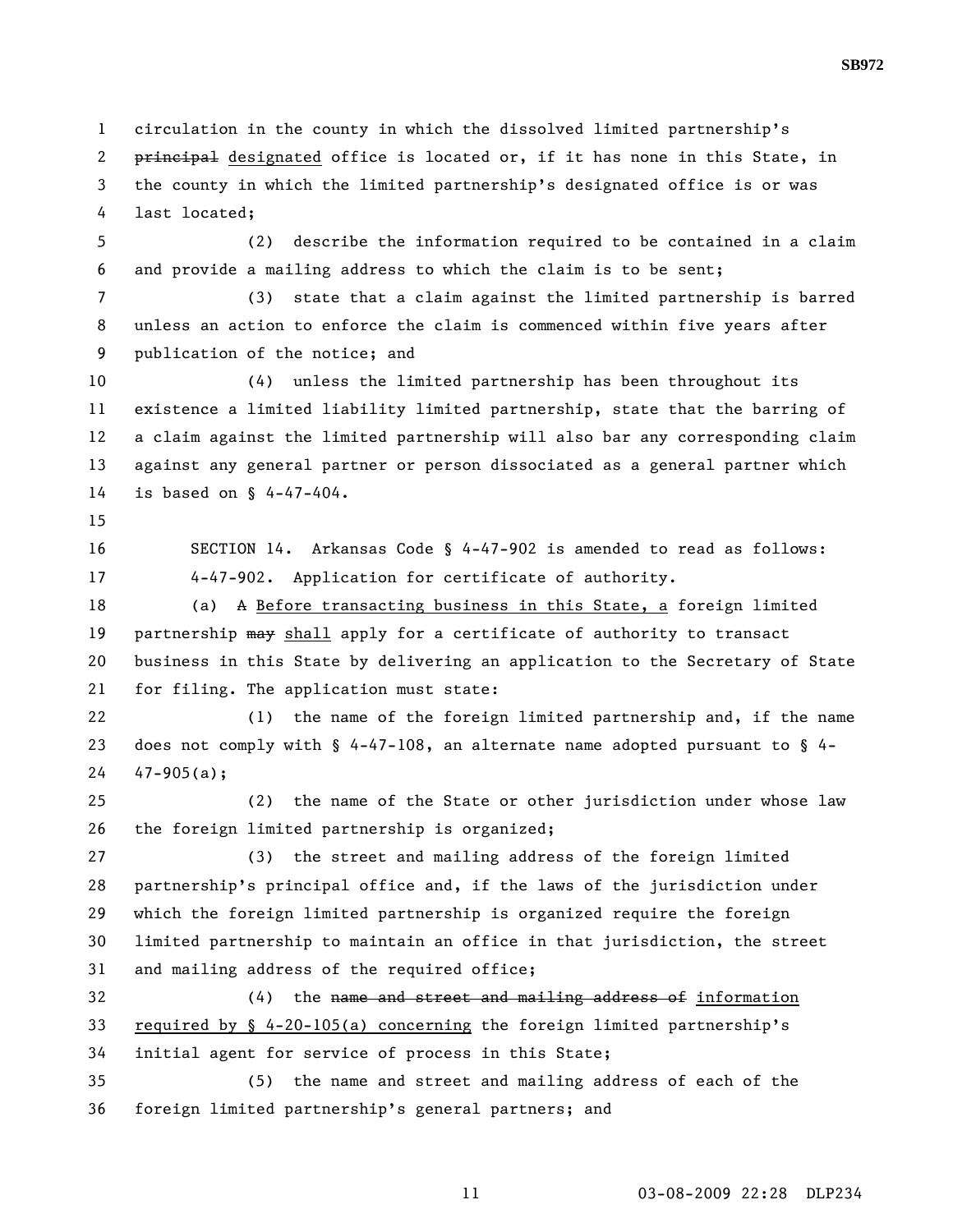1 (6) whether the foreign limited partnership is a foreign limited 2 liability limited partnership.

3 (b) A foreign limited partnership shall deliver with the completed 4 application a certificate of existence or a record of similar import signed 5 by the Secretary of State or other official having custody of the foreign 6 limited partnership's publicly filed records in the State or other 7 jurisdiction under whose law the foreign limited partnership is organized. 8

9 SECTION 15. Arkansas Code § 4-47-906(a), concerning the revocation of 10 a foreign limited partnership's certificate of authority, is amended to read 11 as follows:

12 (a) A certificate of authority of a foreign limited partnership to 13 transact business in this State may be revoked by the Secretary of State in 14 the manner provided in subsections (b) and (c) if the foreign limited 15 partnership does not:

16 (1) pay, within 60 days after the due date, any fee, tax or 17 penalty due to the Secretary of State under this chapter or other law;

18 (2) deliver, within 60 days after the due date, its annual 19 report required under § 4-47-210;

20 (3) appoint and maintain an agent for service of process  $\frac{1}{2}$ 21 required by § 4-20-108 under the Model Registered Agents Act, § 4-20-101 et 22 seq.; or

23 (4) deliver for filing a statement of a change under § 4-20-108 24 within 30 days after a change has occurred in the name or address of the 25 agent.

26

27 SECTION 16. Arkansas Code § 4-47-1104 is amended to read as follows: 28 4-47-1104. Filings required for conversion — Effective date. 29 (a) After a plan of conversion is approved:

30 (1) a converting limited partnership shall deliver to the 31 Secretary of State for filing articles of conversion, which must include: 32 (A) a statement that the limited partnership has been 33 converted into another organization; 34 (B) the name and form of the organization and the

35 jurisdiction of its governing statute;

36 (C) the date the conversion is effective under the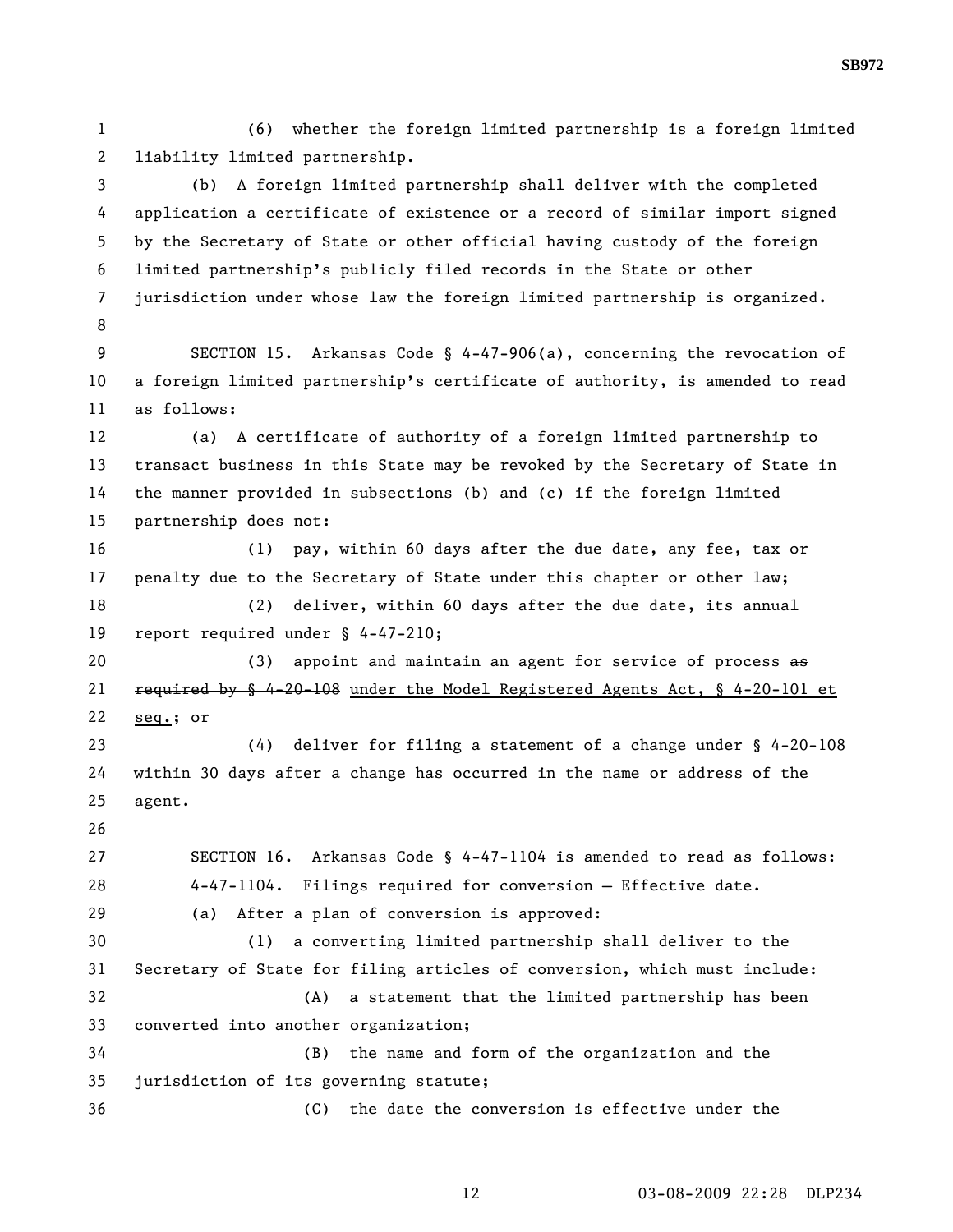1 governing statute of the converted organization; 2 (D) a statement that the conversion was approved as 3 required by this chapter; 4 (E) a statement that the conversion was approved as 5 required by the governing statute of the converted organization; and 6 (F) a statement confirming that the converted organization 7 has filed a statement appointing an agent for service of process under § 4- 8 20-112 if the converted organization is a foreign organization not authorized 9 to transact business in this State, the street and mailing address of an 10 office which may be used for service of process under § 4-47-1105(c); and 11 (2) if the converting organization is not a converting limited 12 partnership, the converting organization shall deliver to the Secretary of 13 State for filing a certificate of limited partnership, which must include, in 14 addition to the information required by § 4-47-201: 15 (A) a statement that the limited partnership was converted 16 from another organization; 17 (B) the name and form of the organization and the 18 jurisdiction of its governing statute; and 19 (C) a statement that the conversion was approved in a 20 manner that complied with the organization's governing statute. 21 (b) A conversion becomes effective: 22 (1) if the converted organization is a limited partnership, when 23 the certificate of limited partnership takes effect; and 24 (2) if the converted organization is not a limited partnership, 25 as provided by the governing statute of the converted organization. 26 27 SECTION 17. Arkansas Code § 4-47-1105(c), concerning service upon a 28 converted organization not authorized to transact business in this state, is 29 amended to read as follows: 30 (c) A converted organization that is a foreign organization consents 31 to the jurisdiction of the courts of this State to enforce any obligation 32 owed by the converting limited partnership, if before the conversion the 33 converting limited partnership was subject to suit in this State on the 34 obligation. A converted organization that is a foreign organization and not 35 authorized to transact business in this State may be served with process  $a \theta$ 36 the address required in the articles of conversion under  $\S$  4-47-1104(a)(1)(F)